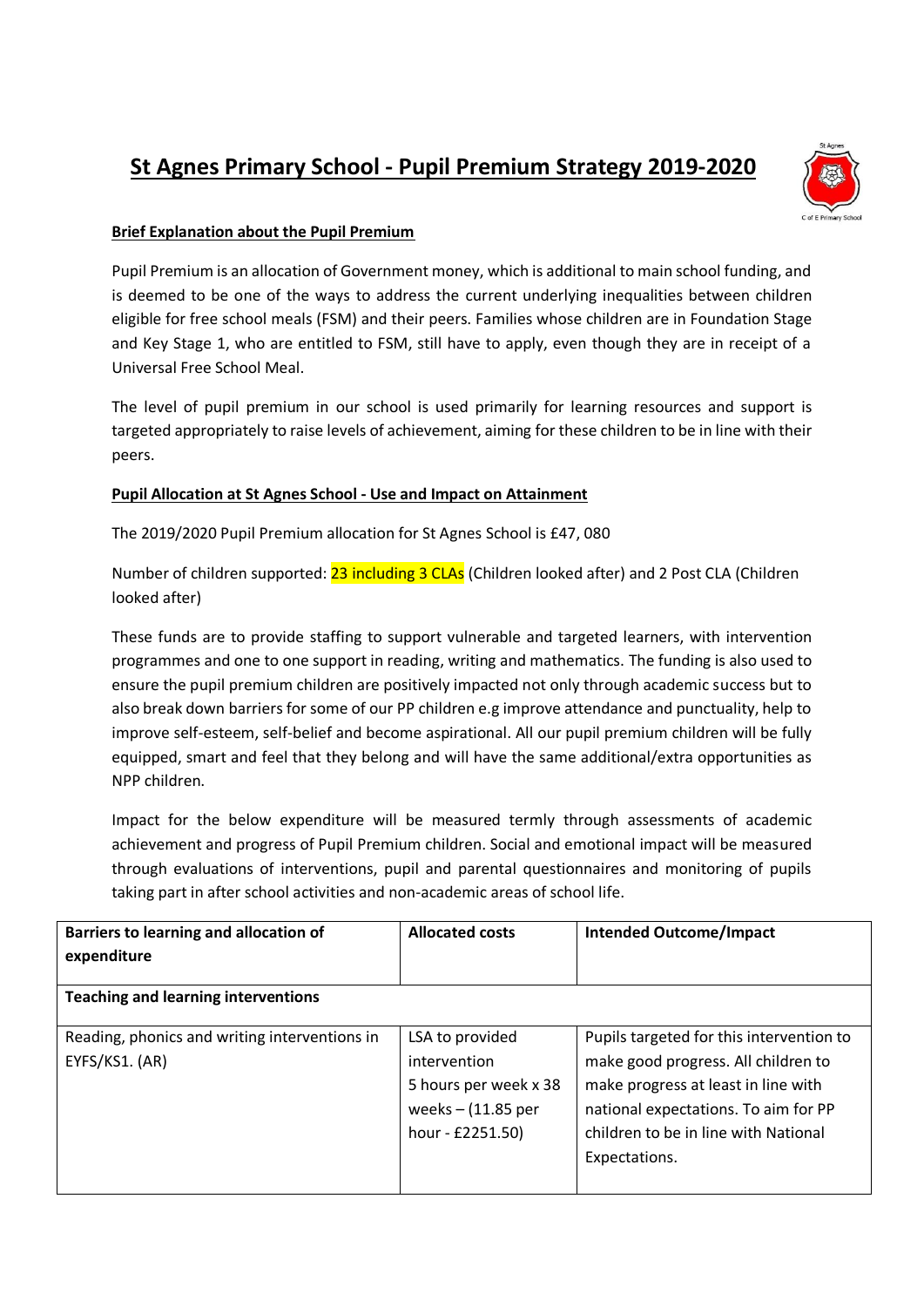| PSHE interventions in EYFS / KS1                                                                                                                                   | LSA to provide                                          | Pupils targeted for this intervention to                                                                                                                                                                                |
|--------------------------------------------------------------------------------------------------------------------------------------------------------------------|---------------------------------------------------------|-------------------------------------------------------------------------------------------------------------------------------------------------------------------------------------------------------------------------|
|                                                                                                                                                                    | intervention                                            | become more able to handle their                                                                                                                                                                                        |
|                                                                                                                                                                    | 5 hours per week x 38                                   | emotions and therefore in able to                                                                                                                                                                                       |
|                                                                                                                                                                    | weeks $-$ (11.85 per                                    | access learning.                                                                                                                                                                                                        |
|                                                                                                                                                                    | hour - £2251.50)                                        |                                                                                                                                                                                                                         |
| KS1 - Group tuition<br>Specific Maths and writing that individual<br>children find challenging. Small group work to<br>also help children build their self-esteem. | Intervention teacher -<br>12 hours per week<br>£5122.40 | Pupils targeted for this intervention to<br>make good progress. All children to<br>make progress at least in line with<br>national expectations. To aim for PP<br>children to be in line with National<br>Expectations. |
| Specific interventions to ensure PP children                                                                                                                       |                                                         |                                                                                                                                                                                                                         |
| achieve greater depth.                                                                                                                                             |                                                         | To aim for targeted children to achieve<br>greater depth.                                                                                                                                                               |
| Specific intervention to ensure PP catch up                                                                                                                        |                                                         |                                                                                                                                                                                                                         |
| from emerging to expected.                                                                                                                                         |                                                         |                                                                                                                                                                                                                         |
|                                                                                                                                                                    |                                                         |                                                                                                                                                                                                                         |
| Learning support Assistant - to provide                                                                                                                            | 15 hours per week -                                     |                                                                                                                                                                                                                         |
| specific intervention to ensure PP                                                                                                                                 | £6754.50                                                |                                                                                                                                                                                                                         |
| achievement                                                                                                                                                        |                                                         |                                                                                                                                                                                                                         |
| (EH and KCW)                                                                                                                                                       |                                                         |                                                                                                                                                                                                                         |
| Individual targeted support for reading in Key                                                                                                                     | 3 hours per week -                                      | Children becoming competent readers                                                                                                                                                                                     |
| Stage Two (MM)                                                                                                                                                     | (E2280)                                                 | of a variety of texts and comprehension                                                                                                                                                                                 |
|                                                                                                                                                                    |                                                         | skills developing. Reading levels to be in                                                                                                                                                                              |
|                                                                                                                                                                    |                                                         | line or above national expectations.                                                                                                                                                                                    |
| Specific group targeted support in Numeracy                                                                                                                        | 10 hours per week -                                     | Children to be given extra support to                                                                                                                                                                                   |
| in Key Stage Two (ZG and MM)                                                                                                                                       | (E4370)                                                 | develop Mathematical skills and                                                                                                                                                                                         |
|                                                                                                                                                                    |                                                         | become more competent                                                                                                                                                                                                   |
|                                                                                                                                                                    |                                                         | Mathematicians.                                                                                                                                                                                                         |
| Small group work with targeted (at risk of not                                                                                                                     | 3 hours per week -                                      | Develop self-confidence. Develop                                                                                                                                                                                        |
| achieving in Summer term) children in Reading                                                                                                                      | (E2280)                                                 | inference and deduction skills.                                                                                                                                                                                         |
| (ZG)                                                                                                                                                               |                                                         |                                                                                                                                                                                                                         |
|                                                                                                                                                                    |                                                         |                                                                                                                                                                                                                         |
| Learning support assistant to provide specific                                                                                                                     |                                                         | Children to make good progress and be                                                                                                                                                                                   |
| intervention in Upper and Lower Key Stage 2                                                                                                                        | 15 hours per week -                                     | in line with national expectations.                                                                                                                                                                                     |
| to target PP children (ZG, EH,MM)                                                                                                                                  | (E6754.50)                                              |                                                                                                                                                                                                                         |
|                                                                                                                                                                    |                                                         | Pupil premium child is able to access<br>social situations.                                                                                                                                                             |
|                                                                                                                                                                    |                                                         |                                                                                                                                                                                                                         |
|                                                                                                                                                                    | 1 hour per day - £2850                                  | To enable children to deal with                                                                                                                                                                                         |
|                                                                                                                                                                    |                                                         | emotional and traumatic difficulties                                                                                                                                                                                    |